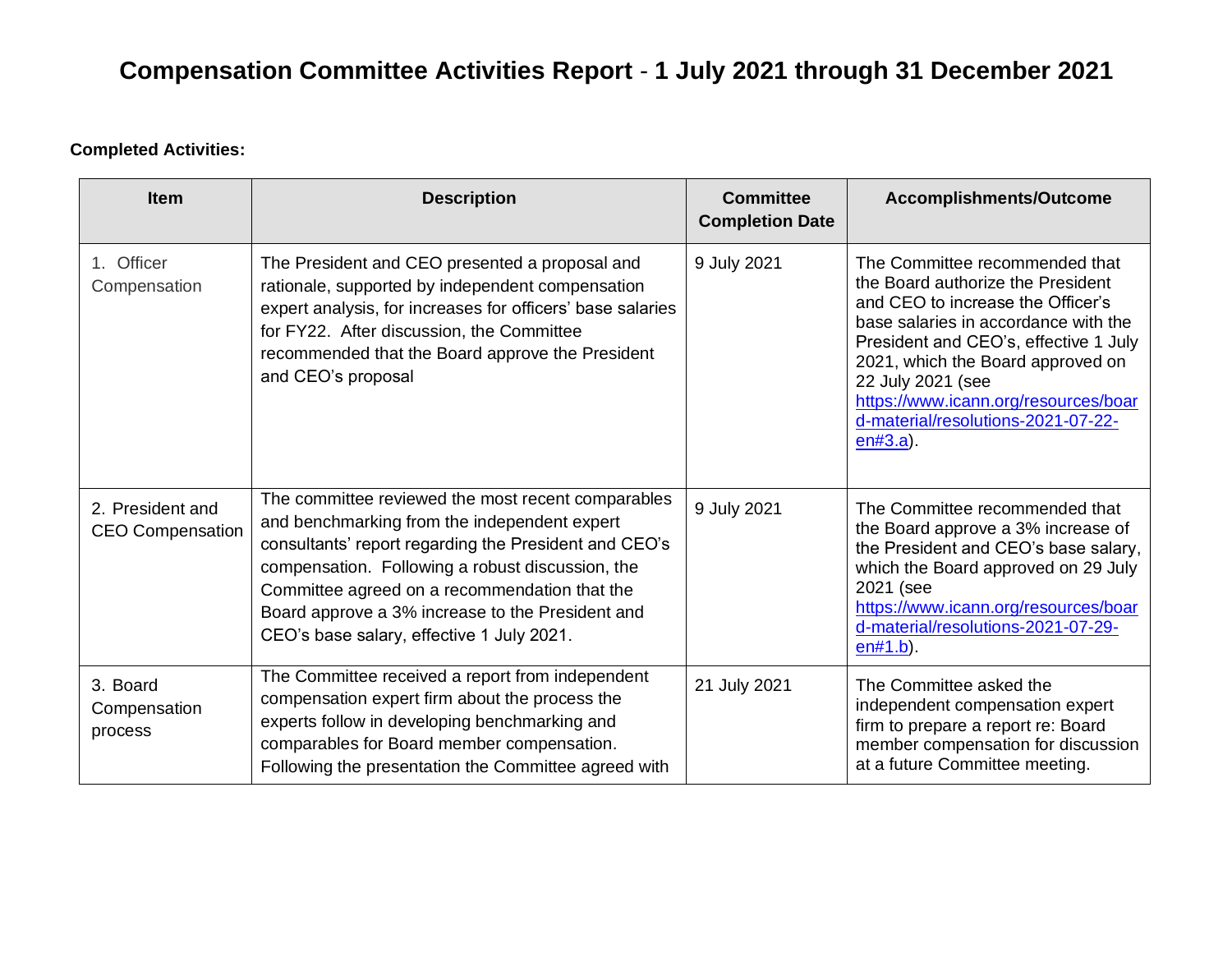| <b>Item</b>                                          | <b>Description</b>                                                                                                                                                                                                                                                                                                                                                                                                                                                                             | <b>Committee</b><br><b>Completion Date</b> | Accomplishments/Outcome                                                                                                                                                                                                                                                 |
|------------------------------------------------------|------------------------------------------------------------------------------------------------------------------------------------------------------------------------------------------------------------------------------------------------------------------------------------------------------------------------------------------------------------------------------------------------------------------------------------------------------------------------------------------------|--------------------------------------------|-------------------------------------------------------------------------------------------------------------------------------------------------------------------------------------------------------------------------------------------------------------------------|
|                                                      | the process the experts use and saw no need for any<br>revisions to be considered.                                                                                                                                                                                                                                                                                                                                                                                                             |                                            |                                                                                                                                                                                                                                                                         |
| 4. Ombuds At-Risk<br>Compensation for<br><b>FY21</b> | The Ombuds reported to the Committee on his<br>progress in completing his goals for FY21 to satisfy his<br>At-Risk Compensation Component. Following<br>discussion with the Ombuds, the Committee agreed to<br>recommend that the Board approve payment to the<br>Ombuds of his FY21 at-risk compensation.                                                                                                                                                                                     | 21 July 2021                               | The Committee recommended that<br>the Board approve payment to the<br>Ombuds of his FY21 at-risk<br>compensation, which the Board<br>approved on 12 September 2021<br>(see<br>https://www.icann.org/resources/boar<br>d-material/resolutions-2021-09-12-<br>$en#2.a$ ). |
| 5. Ombuds FY 22<br>goals                             | The Ombuds presented his proposed goals for FY22.<br>Following the discussion, the Committee agreed with<br>the goals.                                                                                                                                                                                                                                                                                                                                                                         | 21 July 2021                               | The Committee agreed the Ombuds<br>proposed FY22 goals.                                                                                                                                                                                                                 |
| 6. President and<br>CEO FY22 Goals                   | In July 2021, the President and CEO presented his<br>initial thoughts on his goals for FY22, which should be<br>aligned with the Board priorities. The Committee<br>agreed to revisit a final set of goals for the President<br>and CEO after the Board has finalized its FY22<br>priorities. The Committee did so in September 2021<br>and agreed on a recommendation that the Board<br>approve the President and CEO goals for FY22, some<br>of which were proposed by the President and CEO | 9 September<br>2021                        | The Committee recommended that<br>the Board approve the President and<br>CEO goals for FY22, which the Board<br>approved on 12 September 2021<br>(see<br>https://www.icann.org/resources/boar<br>d-material/resolutions-2021-09-12-<br>$en#2.c$ ).                      |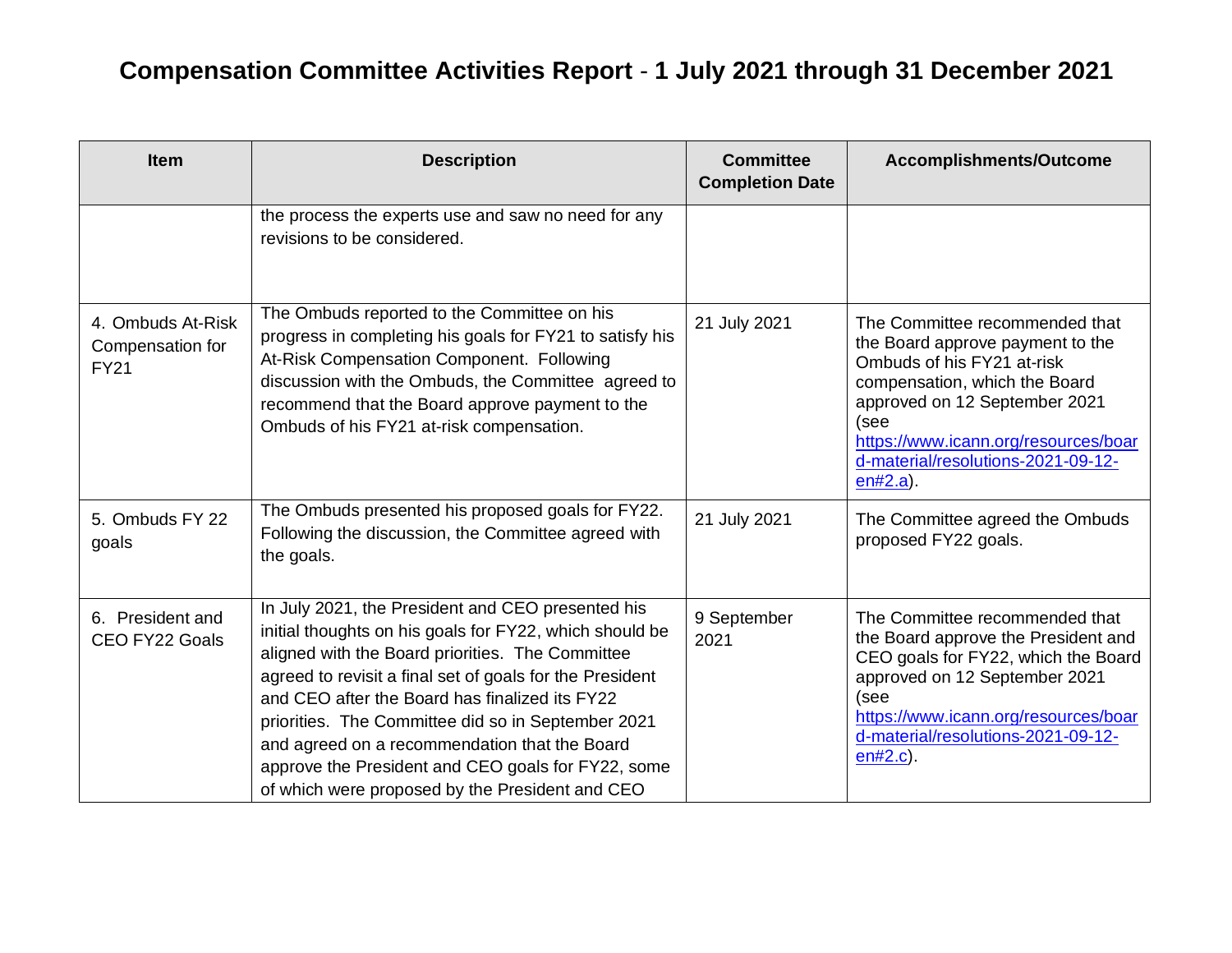| <b>Item</b>                                                                   | <b>Description</b>                                                                                                                    | <b>Committee</b><br><b>Completion Date</b> | <b>Accomplishments/Outcome</b>                                                                                                                                                                                                                                                       |
|-------------------------------------------------------------------------------|---------------------------------------------------------------------------------------------------------------------------------------|--------------------------------------------|--------------------------------------------------------------------------------------------------------------------------------------------------------------------------------------------------------------------------------------------------------------------------------------|
|                                                                               | and some were proposed by the Committee.                                                                                              |                                            |                                                                                                                                                                                                                                                                                      |
| 7. Review of<br><b>Committee Charter</b>                                      | The Committee conducted its annual review of the<br>Committee Charter.                                                                | 1 December 2021                            | The Committee agreed that no<br>changes to the Committee charter<br>are necessary.                                                                                                                                                                                                   |
| 8. Review of<br>Annual Workplan                                               | The Committee reviewed its annual workplan.                                                                                           | 1 December 2021                            | The Committee agreed with the<br>annual workplan.                                                                                                                                                                                                                                    |
| 9. President and<br>CEO report on<br>progress toward<br>FY22 goals            | The President and CEO presented a written report to<br>the Committee describing his progress toward the<br>Board-approved FY22 goals. | 1 December 2021                            | The Committee discussed and<br>agreed with the President and CEO's<br>self-assessment.                                                                                                                                                                                               |
| President<br>10.<br>and CEO At-Risk<br>Compensation for<br>first Half of FY22 | The Committee discussed the President and CEO's<br>At-Risk Compensation for the first half of FY22.                                   | 1 December 2021                            | The committee recommended that<br>the Board approve the President and<br>CEO's At-Risk Compensation for the<br>first half of FY22, which the Board<br>approved on 16 December 2021 (see<br>https://www.icann.org/resources/boar<br>d-material/resolutions-2021-12-16-<br>$en#2.a$ ). |